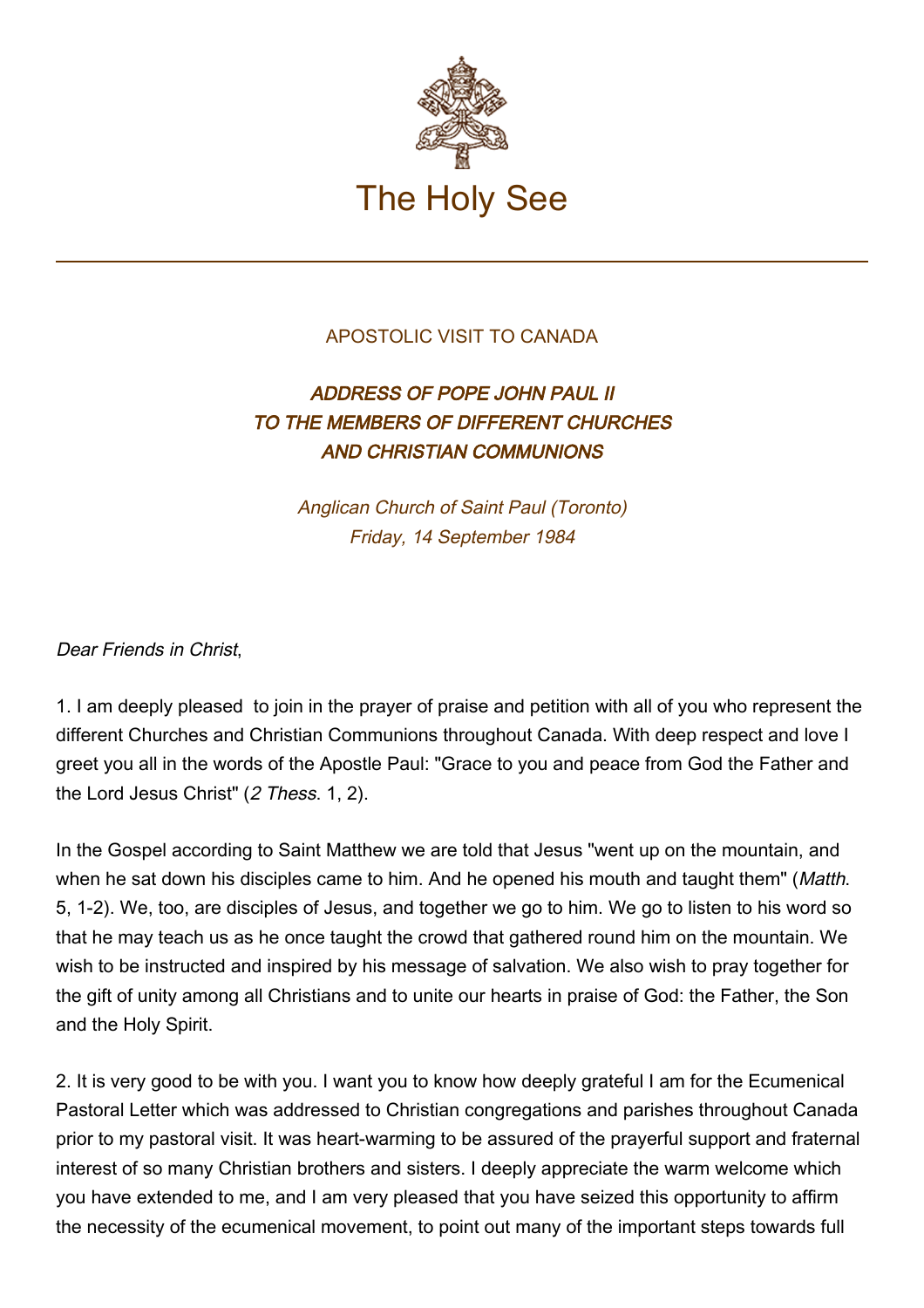unity which have already been taken, and to encourage fresh initiatives and continued prayer for the achievement of that goal for which we so greatly long.

3. Exactly twenty years ago today, on September 14, 1964, my predecessor Paul VI addressed those taking part in the Second Vatican Council as they gathered to begin the Third General Session, which was to promulgate the Constitution on the Church and the Decree on Ecumenism. Towards the end of his address he spoke directly to the Observers from other Churches and ecclesial Communities, saying: "We wish to assure you once more of our aim and hope to be able one day to remove every obstacle, every misunderstanding, every suspicion that still prevents us from feeling fully 'of one heart and one soul' (Act. 4, 22) in Christ and in his Church . . . This is something of the greatest importance, having its roots in the mysterious counsels of God, and we shall strive, in humility and piety, to dispose ourselves to be worthy of so great a grace".

In the twenty years that have elapsed since these words were spoken, we can rejoice to see the great strides that have been made, for indeed many obstacles, misunderstandings and suspicions have been removed. For all of this we give thanks to God. At the same time, I am grateful for this occasion, and others such as this, which give us the opportunity to appreciate more fully what God's grace has wrought in our midst, and which give us renewed strength and courage for pursuing together the path which still lies ahead.

4. In my first Encyclical letter, "[Redemptor Hominis](http://www.vatican.va/edocs/ENG0218/__P7.HTM)", written shortly after my election to the See of Peter, I stated: "In the present historical situation of Christianity and the world, the only possibility we see of fulfilling the Church's universal mission with regard to ecumenical questions is that of seeking sincerely, perseveringly, humbly and also courageously the ways of drawing closer and of union. Pope Paul VI gave us his personal example for this. We must therefore seek unity without being discouraged at the difficulties that can appear or accumulate along that road; otherwise we would be unfaithful to the word of Christ, we would fail to accomplish his testament" (Ioannis Pauli PP. II, [Redemptor Hominis](http://www.vatican.va/edocs/ENG0218/__P7.HTM), 6). The experience of the past six years since my election has confirmed even more in my heart the evangelical obligation "of seeking sincerely, perseveringly, humbly and also courageously the ways of drawing closer and of union".

5. We cannot turn back on this difficult but vital task, for it is essentially linked with our mission of proclaiming to all humanity the message of salvation. The restoration of the complete unity of Christians, for which we so greatly yearn and pray, is of crucial importance for the evangelization of the world. Millions of our contemporaries still do not know Christ, and millions more who have heard of Christ are hindered from accepting the Christian faith because of our tragic division. Indeed, the reason Jesus prayed that we might be one was precisely "so that the world might believe" (Io. 17, 21). The proclamation of the Good News of our Lord Jesus Christ is greatly obstructed by doctrinal division among the followers of the Saviour. On the other hand, the work of evangelization bears fruit when Christians of different communions, though not yet fully one, collaborate as brothers and sisters in Christ, to the degree possible and with respect for their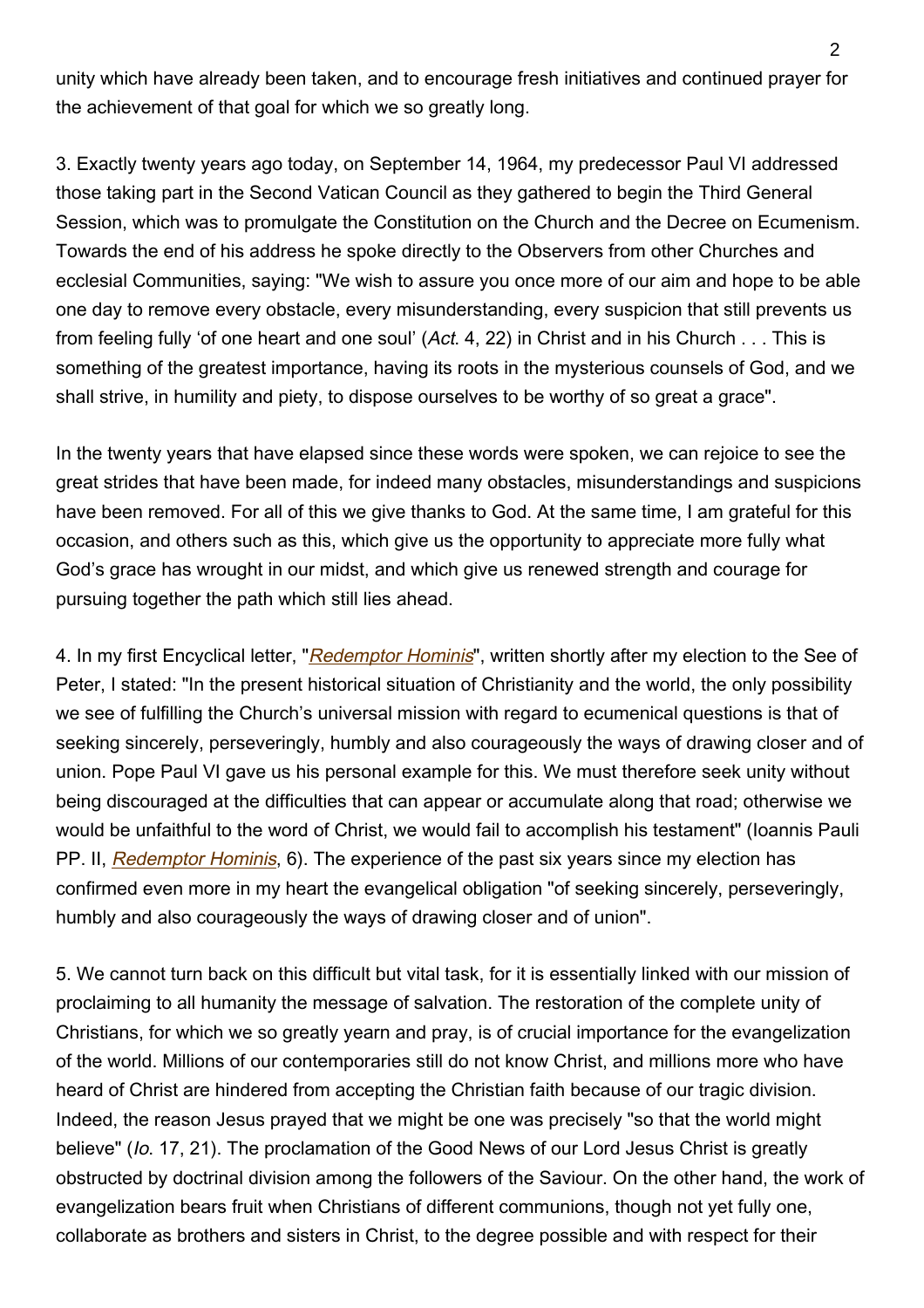particular traditions.

As the third millennium of Christianity approaches, we are faced with a rapidly expanding technology which raises numerous opportunities as well as obstacles to evangelization. While it engenders a number of beneficial effects for humanity, it has also ushered in a technological mentality which challenges Gospel value. The temptation exists of pursuing technological development for its own sake, as if it were an autonomous force with built-in imperatives for expansion, instead of seeing it as a resource to be placed at the service of the human family. A second temptation exists which would tie technological development to the logic of profit and constant economic expansion without due regard for the rights of workers or the needs of the poor and helpless. A third temptation is to link technological development to the pursuit or maintenance of power instead of using it as an instrument for freedom.

To avoid these dangers, all such developments need to be examined in terms of the objective demands of the moral order and in the light of the Gospel message. United in the name of Christ, we need to ask critical questions and assert basic moral principles which have a bearing on technological development. For instance, the needs of the poor must take priority over the desires of the rich; the rights of workers over the maximization of profits; the preservation of the environment over uncontrolled industrial expansion; production to meet social needs over production for military purposes. These challenges present us with important areas of ecumenical collaboration and form a vital part of our mission of proclaiming the Gospel of Christ. And before all of this we lift up our hearts to God, the Father of our Lord Jesus Christ.

I know that major efforts of ecumenical collaboration have been taking place in Canada for a number of years; in more recent years there have been an increasing intensity and a growing longing for complete union in Christ. The various theological dialogues between the Churches have been very significant, and several inter-church coalitions for social justice and human rights have proven to be particularly important in view of the special problems of our technological age. I deeply admire the Christian spirit which has produced these generous efforts. And I urge you to continue, despite incomplete results, and despite the unfair criticisms which you may at times encounter on the part of those who do not understand the importance of ecumenical activity. I willingly reiterate the position of the Catholic Church that all worthy efforts for promoting unity among Christians are a response to the will of God and the prayer of Christ. They are an essential part of our mission to live the truth in charity and to proclaim the Gospel of Christ.

6. La collaboration œcuménique, comme nous l'avons constaté, peut prendre bien des formes: travailler ensemble dans des programmes d'entraide, entreprendre le dialogue théologique et essayer en commun de comprendre notre passé tourmenté, coopérer dans l'action pour la justice et pour l'humanisation de la société technologique, et bien d'autres actions encore. Toutes ont une grande valeur et il faut les poursuivre avec ardeur, en particulier celles qui font avancer la vérité et nous aident à croître en charité fraternelle. En même temps, il faut que nous nous rappelions la